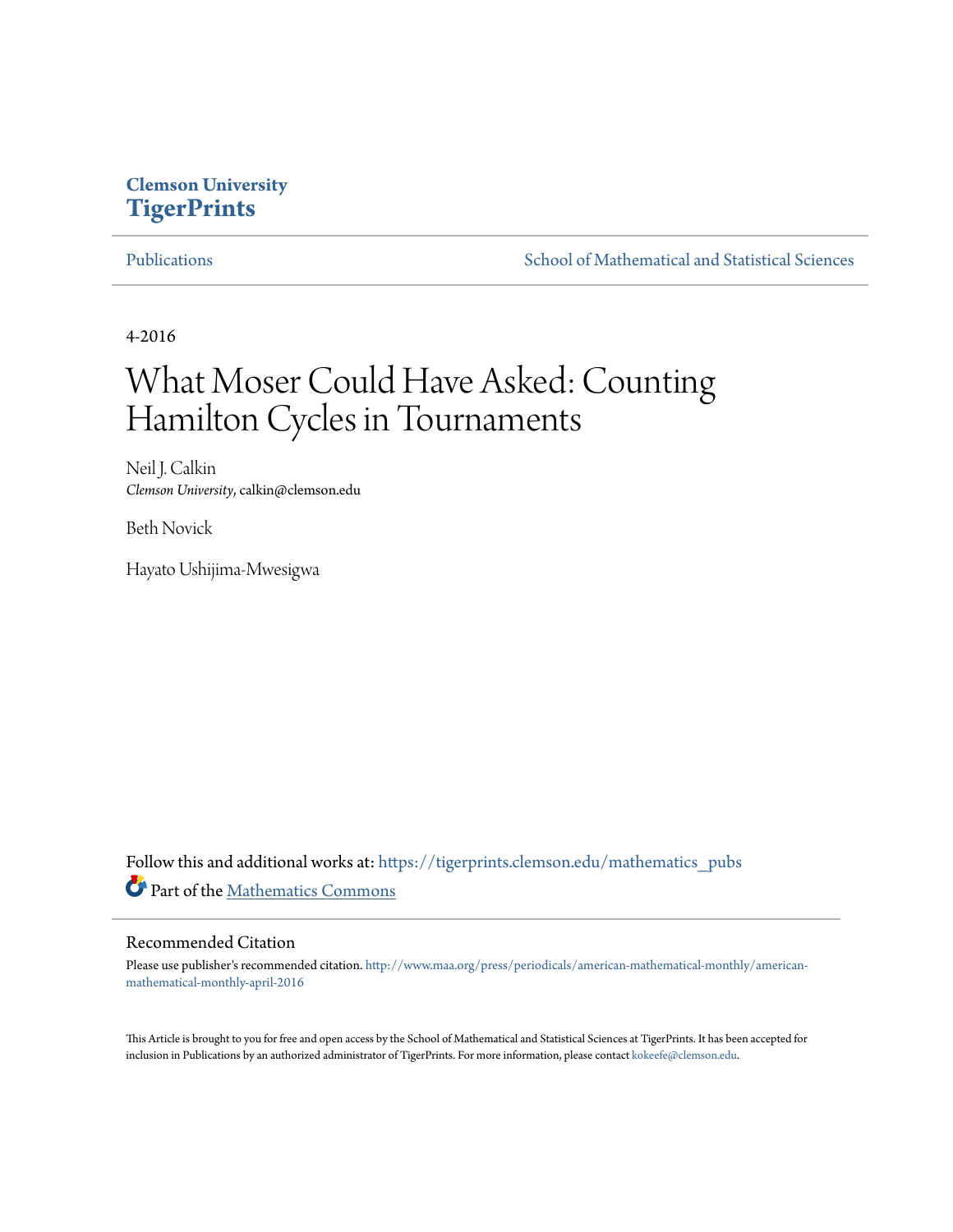# What Moser *Could* Have Asked: Counting Hamilton Cycles in Tournaments

Neil J. Calkin, Beth Novick and Hayato Ushijima-Mwesigwa

June 3, 2015

### Abstract

Moser asked for a construction of explicit tournaments on  $n$  vertices having at least  $(\frac{n}{3e})^n$  Hamilton cycles. We show that he could have asked for rather more.

# 1 Introduction

. . . the cycle has taken us up through forests.

Robert M. Pirsig

In his classic book on tournaments, Moon  $\vert 4$ , Section 10 discusses the question of exhibiting tournaments with a large number of Hamilton cycles. He poses the question (Exercise 4, attributed to Moser), of constructing a tournament on *n* vertices having at least  $(\frac{n}{3e})^n$  Hamilton cycles. Presumably, the intended construction is to take three tournaments,  $T_1, T_2, T_3$ , on  $\frac{n}{3}$  vertices, and construct a new tournament  $C_3(T_1, T_2, T_3)$  by orienting all edges from  $T_1$ to  $T_2$ ,  $T_2$  to  $T_3$ , and  $T_3$  to  $T_1$  (See Figure [1](#page-1-0)). The number of Hamilton cycles



<span id="page-1-0"></span>Figure 1:  $C_3(T_1, T_2, T_3)$ 

AMS Subject Classification: 05C20, 05C30, 05A16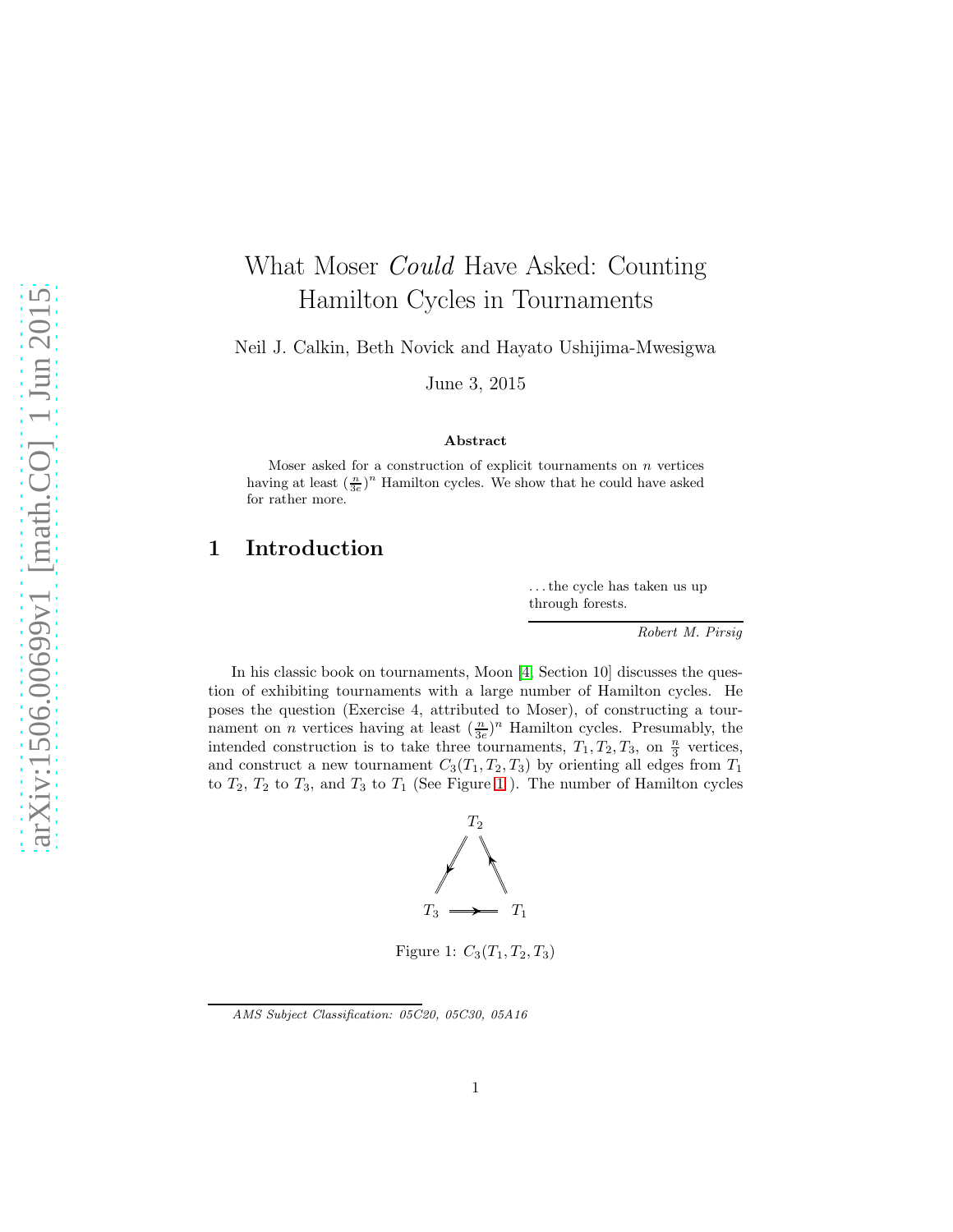in  $C_3(T_1, T_2, T_3)$  which do not use any edges internal to  $T_1, T_2$ , or  $T_3$  is

$$
\frac{\left(\frac{n}{3}\right)!^3}{\frac{n}{3}} \sim \sqrt{\frac{8\pi^3 n}{3}} \left(\frac{n}{3e}\right)^n > \left(\frac{n}{3e}\right)^n
$$

.

In this note, we show that this construction has many more Hamilton cycles. Indeed, if  $T_1, T_2$ , and  $T_3$  are all transitive, we show that the number of Hamilton cycles is asymptotic to  $\frac{1}{(1-\log 2)}$  $\frac{(n-1)!}{(3 \log 2)^n}.$ 

# 2 Background and Definitions

A tournament is an oriented, complete graph. A Hamilton cycle or path in a tournament  $T$ , is a spanning directed cycle or directed path in  $T$ . A tournament with no directed cycles is called transitive

Counting Hamilton paths and cycles in tournaments is a very old problem, dating back to the 1940's: in one of the first applications of the probabilistic method, Szele [\[6\]](#page-4-1) showed that the expected number of Hamilton paths in a random tournament is  $\frac{n!}{2^{n-1}}$ , therefore showing that there exists a tournament on n vertices with at least this many Hamilton paths. The same argument shows that there exists a tournament with at least  $\frac{(n-1)!}{2^n}$  Hamilton cycles. Moon observed that it seems difficult to give explicit tournaments with at least this many Hamilton cycles.

Deep results of Cuckler  $[3]$  show that every regular tournament on n vertices has at least  $\frac{n!}{(2+o(1))^n}$  Hamilton cycles.

Given tournaments  $T_1, T_2, T_3$ , we can construct a tournament  $C_3(T_1, T_2, T_3)$ by orienting all edges from  $T_1$  to  $T_2$ ,  $T_2$  to  $T_3$ , and  $T_3$  to  $T_1$ . We will call such tournaments *triangular*. Wormald [\[8\]](#page-5-0) showed that if  $T_1, T_2, T_3$  are random tournaments, then the expected number of Hamilton cycles is  $2\frac{(n-1)!}{2^n}$ .

We show that *all* triangular tournaments have a relatively large number of Hamilton cycles, even in the extreme case when they constructed from transitive tournaments.

Let  $S(m, k)$  denote the Stirling number of the second kind, that is,  $S(m, k)$ is the number of set partitions of  $\{1, 2, \ldots, m\}$  into exactly k parts.

# 3 Main Result

<span id="page-2-0"></span>**Theorem 1.** Let  $T_1, T_2,$  and  $T_3$  be any tournaments on  $m_1, m_2,$  and  $m_3$  vertices respectively. Then the number H of Hamilton cycles in  $C_3(T_1, T_2, T_3)$  is at least

<span id="page-2-1"></span>
$$
H \geq \sum_{k=1}^{\min\{m_1, m_2, m_3\}} S(m_1, k) S(m_2, k) S(m_3, k) \frac{k!^3}{k},
$$
 (1)

with equality when  $T_1, T_2,$  and  $T_3$  are transitive.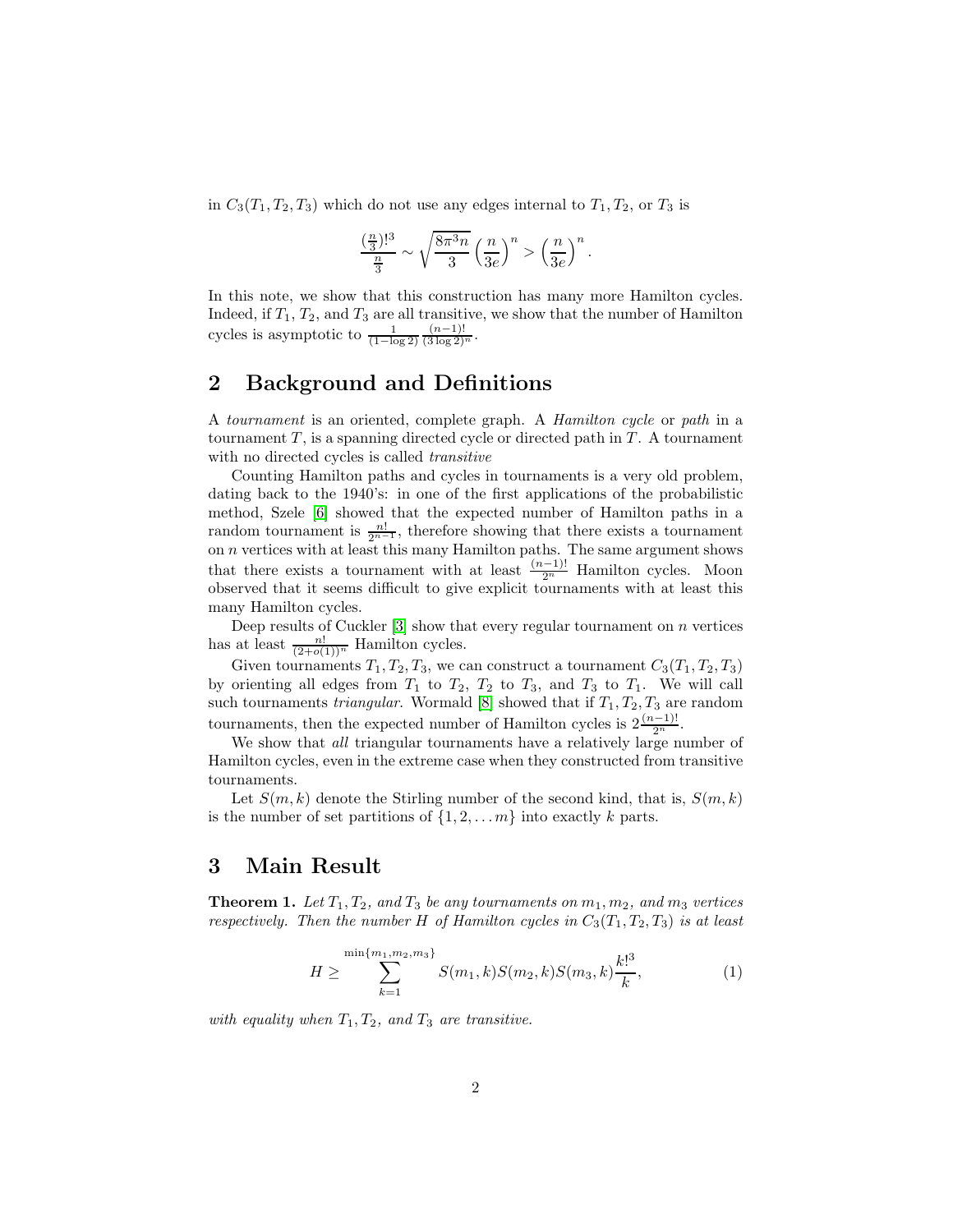<span id="page-3-0"></span>**Corollary 2.** If  $T_1, T_2,$  and  $T_3$  are transitive tournaments on  $\frac{n}{3}$  vertices, the number of Hamilton cycles in  $C_3(T_1, T_2, T_3)$  is asymptotic to

$$
\frac{1}{(1-\log 2)} \frac{(n-1)!}{(3\log 2)^n} \simeq 3.25889 \frac{(n-1)!}{(2.07944)^n}.
$$
 (2)

*Proof of Theorem [1.](#page-2-0)* Take any Hamilton cycle C, of  $C_3(T_1, T_2, T_3)$ , and consider C restricted to  $T_1$ ,  $T_2$ , and  $T_3$ . Since a Hamilton cycle meets every vertex in  $T_1, T_2$ , and  $T_3$  exactly once, C visits each subtournament the same number of times, say k. Hence for each  $T_i$ , C will induce a collection of k disjoint paths that cover the vertices of  $T_i$ . We will refer to such a collection of k paths as a k-path cover. Similarly, given k-path covers for  $T_1, T_2, T_3$ , we can construct a Hamilton cycle by joining these k-path covers together. The number of ways of doing this is  $k!^3/k$ . Thus, if  $P(T_i, k)$  denotes the number of k-path covers of  $T_i$ , then the number of Hamilton cycles of  $C_3(T_1, T_2, T_3)$  which induce k-path covers in  $T_1$ ,  $T_2$ , and  $T_3$  is

$$
P(T_1, k)P(T_2, k)P(T_3, k)\frac{k!^3}{k}.\tag{3}
$$

It follows that the number of Hamilton cycles in  $C_3(T_1, T_2, T_3)$  is

 $\overline{m}$ 

$$
\sum_{k=1}^{\sin\{m_1, m_2, m_3\}} P(T_1, k) P(T_2, k) P(T_3, k) \frac{k!^3}{k}.
$$

For any set partition of the vertex set of  $T_i$  into k nonempty sets, each part will induce a subtournament of  $T_i$ . Rédei [\[5\]](#page-4-3) showed that every tournament has a Hamilton path, thus each partition into  $k$  sets will induce at least one  $k$ -path cover of  $T_i$ . Therefore the number of Hamilton cycles in  $C_3(T_1, T_2, T_3)$  is at least

$$
\sum_{k=1}^{\min\{m_1, m_2, m_3\}} S(m_1, k) S(m_2, k) S(m_3, k) \frac{k!^3}{k}
$$

as claimed.

In the case that each  $T_i$  is transitive, each subtournament will have exactly one Hamilton path, hence we have equality in [\(1\)](#page-2-1).  $\Box$ 

*Proof of Corollary [2.](#page-3-0)* Suppose now that each  $T_i$  is a transitive tournament on m vertices, then the number of Hamilton cycles in  $C_3(T_1, T_2, T_3)$  is equal to

<span id="page-3-1"></span>
$$
\sum_{k=1}^{m} S(m,k)^{3} \frac{k!^{3}}{k}.
$$
 (4)

As with many combinatorial sums, the summands in [\(4\)](#page-3-1) are approximated rather well by a normal distribution. Indeed, if we let

$$
\mu = \frac{1}{2\log 2} \quad \text{ and } \quad \sigma = \frac{\sqrt{1 - \log 2}}{2\log 2},
$$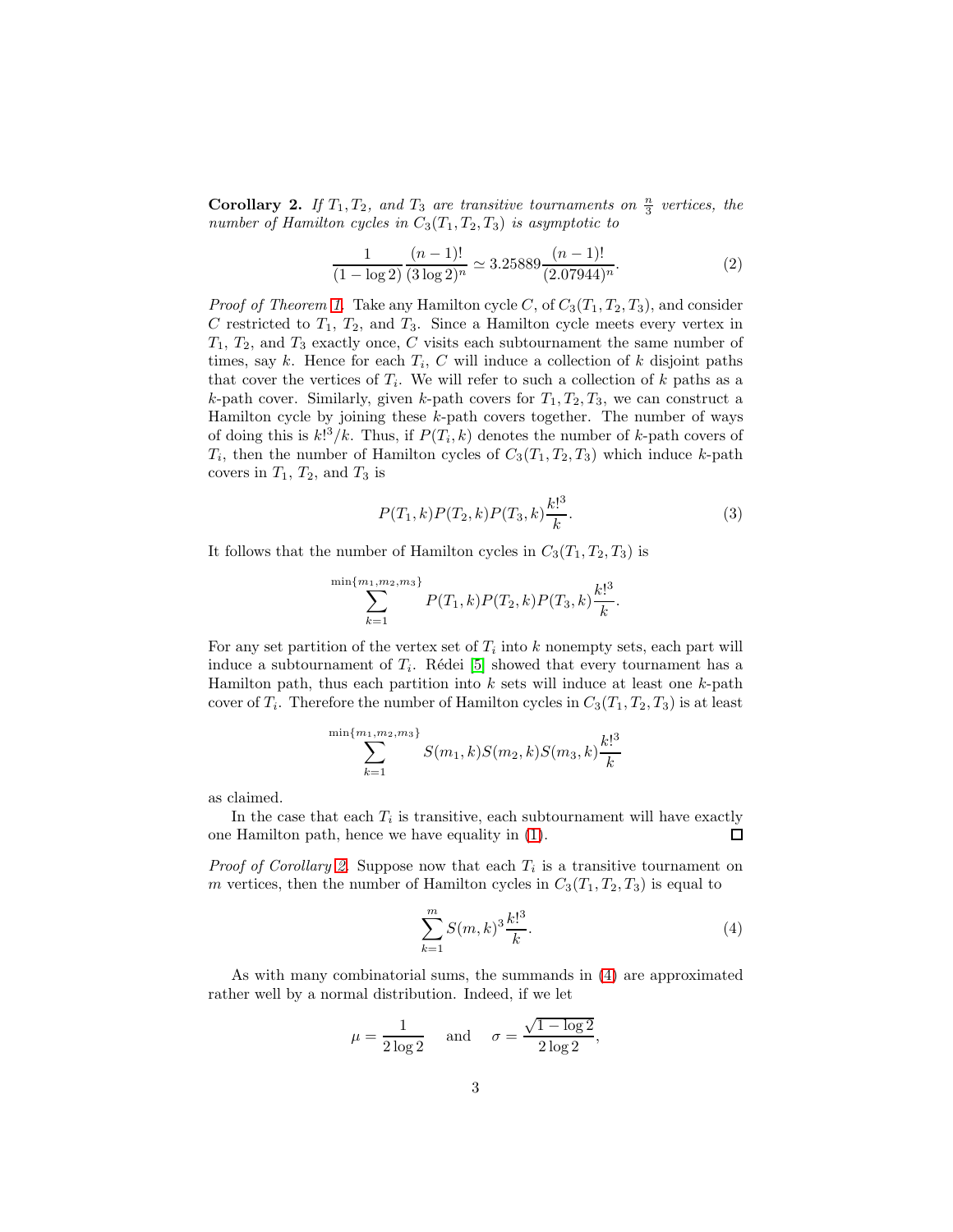define  $f(m) = \sum_{k=1}^{m} S(m,k)k!$ , and write  $p(m,k) = \frac{S(m,k)k!}{f(m)}$ , then Bender [\[2\]](#page-4-4) shows that  $p(m, k)$  is asymptotically normal with mean  $\mu m$  and variance  $\sigma^2 m$ . Hence,  $p(m, k)^3$  is also proportional to a normal distribution, at least in a range of k close to  $\mu$ m. This allows us to approximate the sum  $\sum_{k=1}^{m} S(m, k)^3 \frac{k!^3}{k}$  $\frac{e}{k}$  by an integral, showing that

$$
\sum_{k=1}^{m} S(m,k)^{3} \frac{k!^{3}}{k} \sim f(m)^{3} \frac{3^{\frac{1}{2}} 2^{\frac{1}{2}} \pi^{\frac{1}{2}}}{3 \mu \sigma^{2} (2 \pi)^{\frac{3}{2}} m^{2}}.
$$

From Wilf [\[7,](#page-5-1) p. 176], we know that

$$
f(m) \sim \frac{m!}{2(\log 2)^{m+1}},
$$

Therefore with  $n = 3m$ , two applications of Stirling's approximation for n! yields

$$
\sum_{k=1}^{m} S(m,k)^{3} \frac{k!^{3}}{k} \sim \left(\frac{m!}{2(\log 2)^{m+1}}\right)^{3} \frac{3^{\frac{1}{2}} 2^{\frac{1}{2}} \pi^{\frac{1}{2}}}{3\mu \sigma^{2} (2\pi)^{\frac{3}{2}} m^{2}}
$$

$$
\sim \frac{\sqrt{2\pi n}}{n(1 - \log 2)} \left(\frac{n}{3e \log 2}\right)^{n}
$$

$$
\sim \frac{1}{(1 - \log 2)} \frac{(n-1)!}{(3 \log 2)^{n}}
$$

Acknowledgment. The authors are very grateful to Rod Canfield for helpful advice regarding the asymptotics.

## References

- [1] N. Alon. The maximum number of Hamiltonian paths in tournaments Combinatorica (1990), 319-324.
- <span id="page-4-4"></span>[2] E. A. Bender. Central and local limit theorems applied to asymptotic enumeration. J. Combinatorial Theory Ser. A 15 (1973), 91111.
- <span id="page-4-2"></span>[3] B. Cuckler. Hamiltonian Cycles in Regular Tournaments Combinatorics, Probability and Computing (2007) 16, 239249.
- <span id="page-4-3"></span><span id="page-4-0"></span>[4] J. W. Moon. Topics on Tournaments Holt, Reinhart and Winston (1968), New York.
- <span id="page-4-1"></span>[5] L. Redei. Ein kombinatorischer Satz. Acta Litt. Szeged, 7:3943, 1934
- [6] T. Szele. Kombinatorikai vizsgalatok az iranyitott teljes graffal, Kapcsolatban, Mt. Fiz. Lapok 50 (1943), 223-256.

 $\Box$